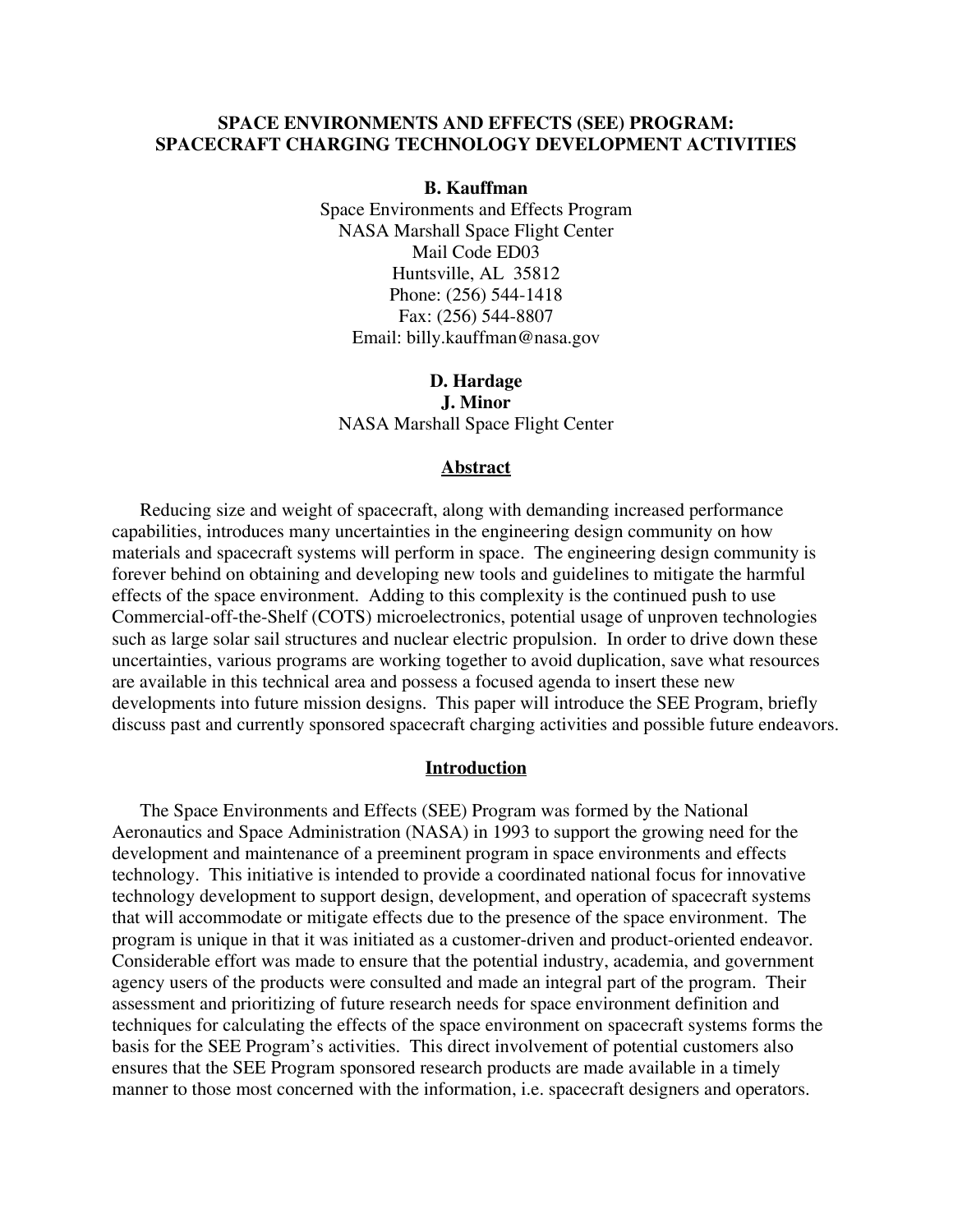# **SEE Program Objectives and Goals**

 The objectives of the SEE Program are to collect, develop, and disseminate the SEE-related technologies required to design, manufacture, and operate more reliable, cost-effective spacecraft for the Government and commercial sectors. In order to satisfy these objectives, the SEE Program has developed the following goals:

Advocate technology development, flight experiments, and databases by creating and maintaining:

- Engineering environments definitions
- Up-to-date engineering focused models
- Environmental and materials databases
- Engineering design guidelines
- Flight/ground simulation/technical assessments
- Integrated assessment tools
- Simplified access to modeling and assessment tools

Maintain cutting edge expertise in SEE-related technologies by:

- Coordination with other agencies, industry, and academia
- The incorporation of technical experts and specialists
- Sustained awareness of state-of-the-art SEE technologies

Heighten the awareness of SEE significance and program capabilities through:

- Internet access
- Bulletin
- Displays
- Workshops
- $-$  Publications<sup>1,2,3,4,5,6</sup>

# **SEE Program Structure**

 While the SEE Program was established with NASA sponsorship, it was recognized from the start that the program's success would depend on its ability to interact with research activities of other agencies, industry, and academia. This interaction has now become one of the principal strengths of the SEE Program. The SEE Program focuses on bridging the gap between the science community and the engineering community by improving environment definitions and tools for spacecraft design and operations planning.<sup>7</sup>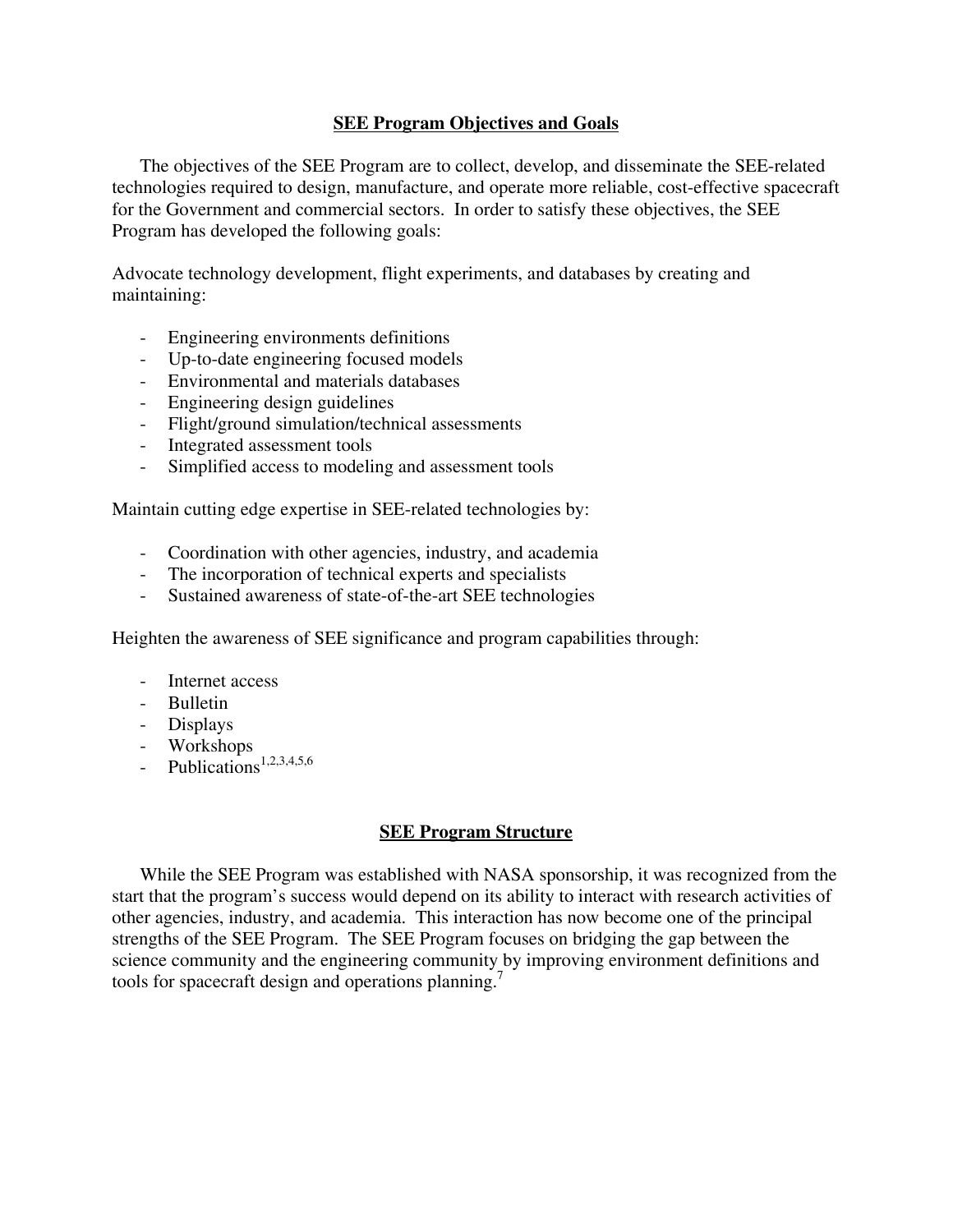#### **SEE Program Organization**



### **Figure 1. Space Environments and Effects Program Organization**

The Space Environments and Effects Program is organized (Figure 1) to facilitate the implementation of the Program's mission, which is directed toward research, development, verification, and transferring SEE-related technologies to the aerospace customers.<sup>8</sup> While the program functions under the direction and oversight of the NASA Office of Aerospace & Technology Enterprise; Enabling Concepts and Technology Program at NASA Headquarters, the key to its ability to accomplish its mission is the Technical Working Groups (TWGs). These groups encompass the disciplines of electromagnetic effects & spacecraft charging, materials and processes, meteoroid and orbital debris, ionizing radiation, neutral contamination, and ionosphere and thermosphere (ad hoc). Their activities and responsibilities include: (1) ensuring communication with working group members, (2) coordinating development, evaluation, and maintenance of working group technical content and research areas, (3) coordinating research and development of new technologies and design issues that impact their respective space environmental areas, (4) coordinating development and use of engineering tools, models, and databases, and (5) coordinating development of spacecraft design and test techniques and methodologies for accommodating or mitigating space environment effects.

The membership in the SEE Technical Working Groups is drawn from NASA, Department of Defense (DoD), National Oceanic and Atmospheric Administration (NOAA), industry, and academia.

The six TWGs, as shown in Figure 1, are the Electromagnetic Effects & Spacecraft Charging, Ionizing Radiation, Materials & Processes, Meteoroid & Orbital Debris, Neutral External Contamination, Ionosphere and Thermosphere (ad hoc) Working Groups. Members of these groups direct and, in some cases, conduct studies and tests that meet a recognized need of the customer. The data from these studies are incorporated into databases, design guidelines, and/or models and provided to the customers.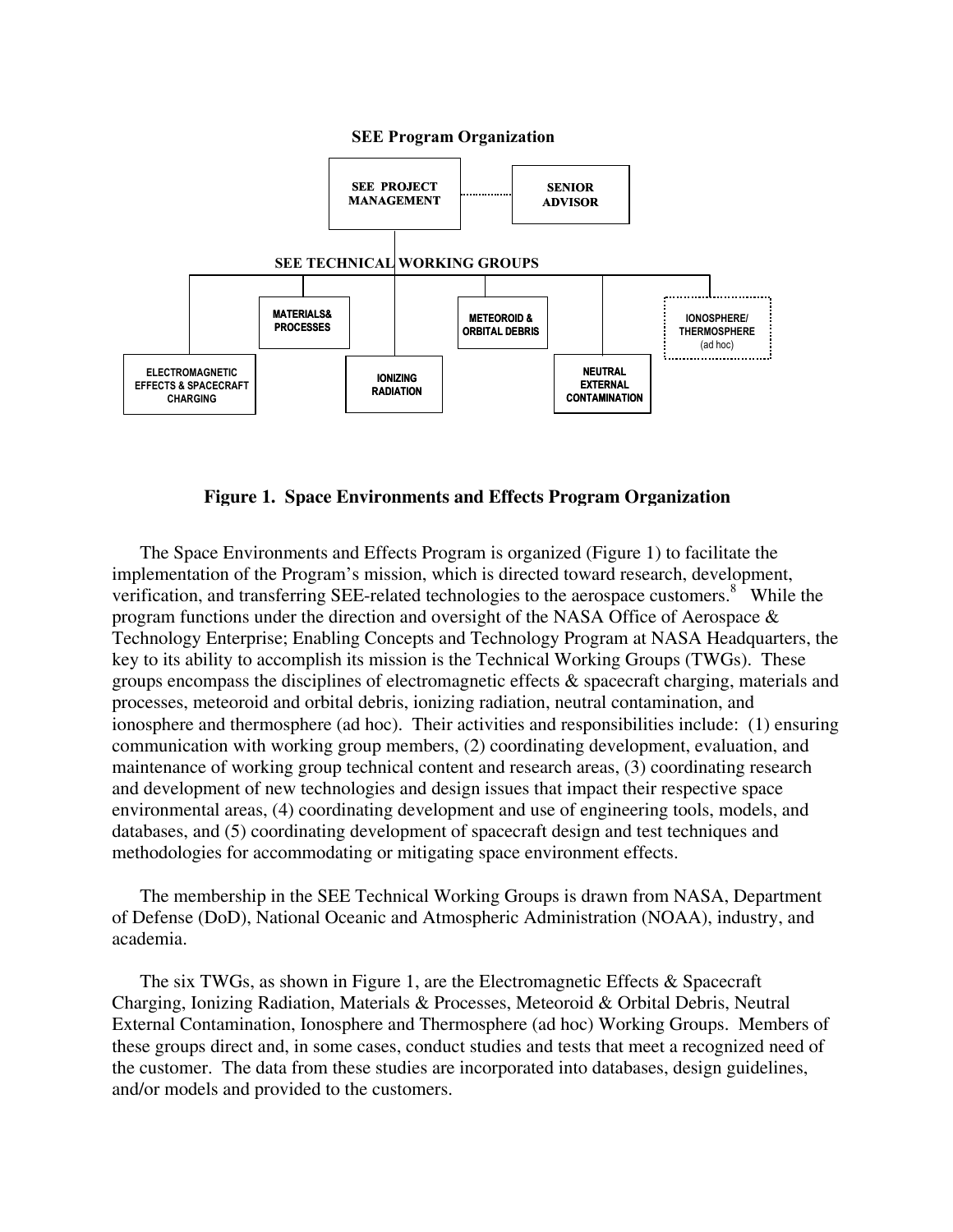# **Technology Development Activities**

 Since its inception in 1993, the SEE Program has released three separate NASA Research Announcements (NRAs) for technology development. To date, approximately fifty contracts have been awarded (not including direct funded contracts), using peer review, with the technical disciplines represented including all those encompassed by the SEE Technical Working Groups. Organizations receiving the contracts included industry, academia, and government agencies. The products of these contracted efforts from the 1994 and 1997 NRAs are now being realized and as the reports are received and processed, they are being distributed to the aerospace community through the SEE Program.<sup>10</sup> Results from two-year efforts from the 2001 NRA will become available in the spring of 2004.

# **Past SEE Program Funded Spacecraft Charging Activities**

 The following is a listing of activities pertaining to spacecraft charging that have been funded by the SEE Program. The list is intended to introduce and make one aware that a product exists. More information about each may be obtained by visiting the SEE Program website (given in the Conclusion section of this paper) or contacting someone in the SEE Program Office.

**Title:** Electronic Properties of Materials Applicable to Spacecraft Charging\*

**Organization:** Utah State University

**Principal Investigator:** J.R. Dennison

**Objective:** Determine the electrical properties for a wide array of spacecraft materials and integrate this new information into relevant NASA databases and models. Specifically, measure secondary and backscattered electron total yields from electron-induced, ion-induced and photon-induced energies.

**Title:** Interactive Spacecraft Charging Handbook 3.01 **Organization:** SAIC (Formerly Maxwell Technologies)

**Principal Investigator:** Ira Katz

**Objective:** A browser-based, preliminary design spacecraft charging analysis tool with updated spacecraft charging models, updated design guidelines and analysis tools, including algorithms on deep dielectric charging, auroral charging and a 3-D modeling tool.

**Title:** Low-Earth Orbit (LEO) Spacecraft Charging Guidelines

**Organization:** NASA Glenn Research Center (GRC)

**Principal Investigator:** Dale Ferguson

**Objective:** Develop and publish a LEO spacecraft charging guideline and incorporate new test data as necessary.

\* The SEE Program has been continuing this task and is currently testing new materials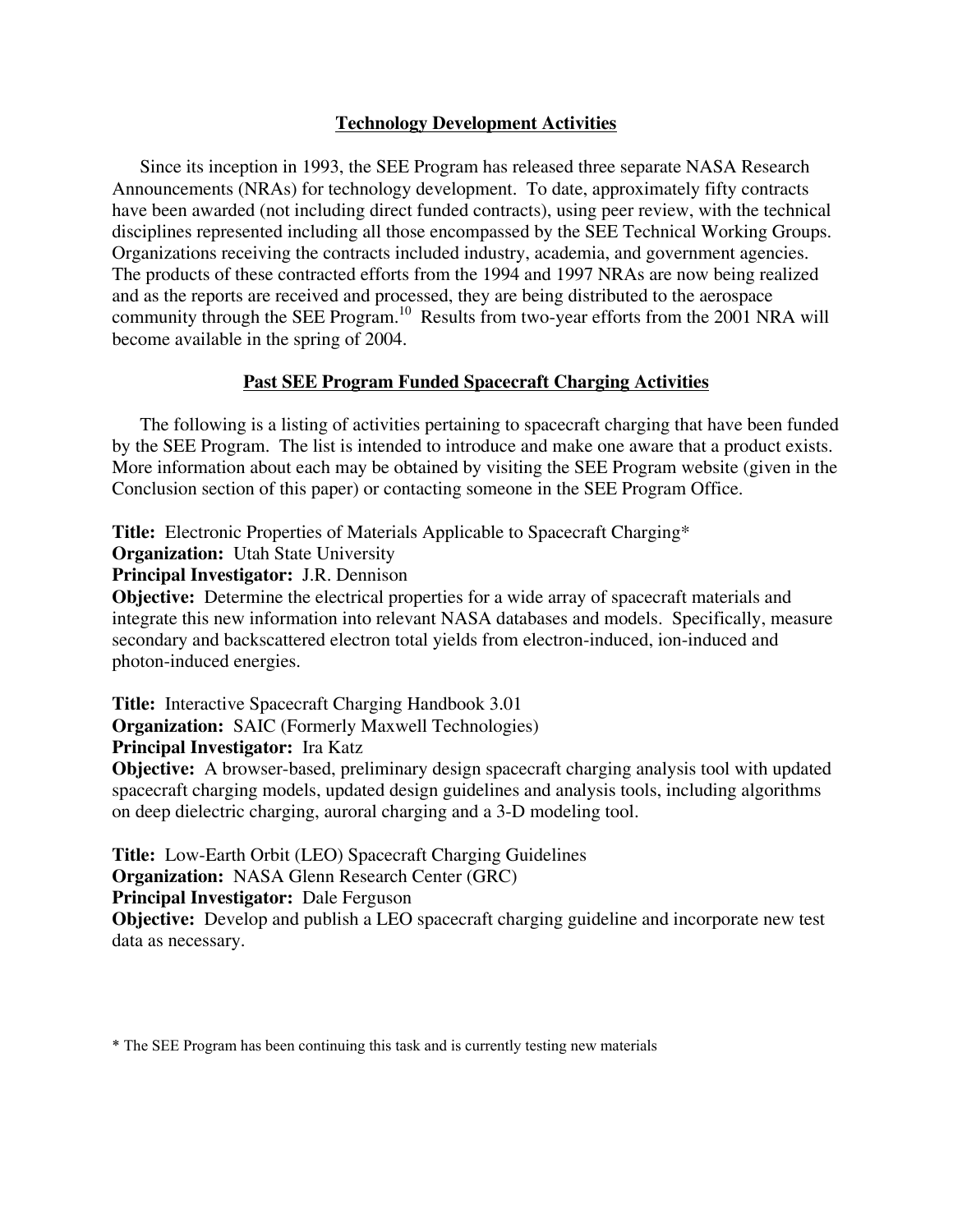# **Present SEE Program Funded Spacecraft Charging Activities**

 The following is a list of activities pertaining to spacecraft charging that are ongoing and being funded by the SEE Program. The list is intended to introduce and make one aware that an effort is underway and a product should be available in the future. More information about each may be obtained by visiting the SEE Program website (given in the Conclusion section of this paper) or contacting someone in the SEE Program Office.

**Title:** Electric Propulsion Interactions Code (EPIC): Integrated Guidelines and Tools for the Assessment of Electric Propulsion Impact on Spacecraft

**Organization:** Science Applications International Corporation (SAIC)

**Principal Investigator:** Myron Mandell

**Objective:** To enhance and combine existing plasma simulations codes into an integrated package, EPIC, to provide system designers with a tool for assessing electric propulsion spacecraft interactions.

**Title:** Measurement of Charge Storage Decay Time and Resistivity of Spacecraft Insulators **Organization:** Utah State University

# **Principal Investigator:** J.R. Dennison

**Objective:** Investigate the methods for measurement of charge storage and the magnitude of the effect in typical space applications through a combination of straightforward measurements and reference to existing theory on conduction in insulators. Specifically: (i) perfect methods and test protocols to study and quantify the effect, (ii) perform ground-based measurements of the effect in a limited number of controlled studies on near-term, ground-based measurement of the effect in a limited number of controlled studies on near-term missions and (iii) extend existing preliminary work to develop improved techniques so that a wider array of materials and their parameters can be efficiently tested in multiple-sample testing procedures.

**Title:** NASCAP-2K\*

**Organization:** SAIC

# **Principal Investigator:** Myron Mandell

**Objective:** A five year, collaborative effort with U.S. Air Force to develop a comprehensive revision to NASA's spacecraft charging analysis code. The code possesses new algorithms for LEO, GEO, polar orbits, deep-dielectric charging, radiation belts and interplanetary space. It also possesses a new interactive, object-oriented spacecraft design tool called Object Toolkit (OTk).

**Title:** L2 Charged Particle Environment Model and Extreme Event Case Studies

**Organization:** Jacobs Sverdrup

**Principal Investigator:** Joe Minow; Bill Blackwell

**Objective:** Develop a semi-empirical engineering model of electrons and ions (from a few 100's eV to approximately 1MeV) that include the thermal plasma distributions as well as bulk flow effects in the distant magnetotail.

\* Co-funded with Hanscom AFRL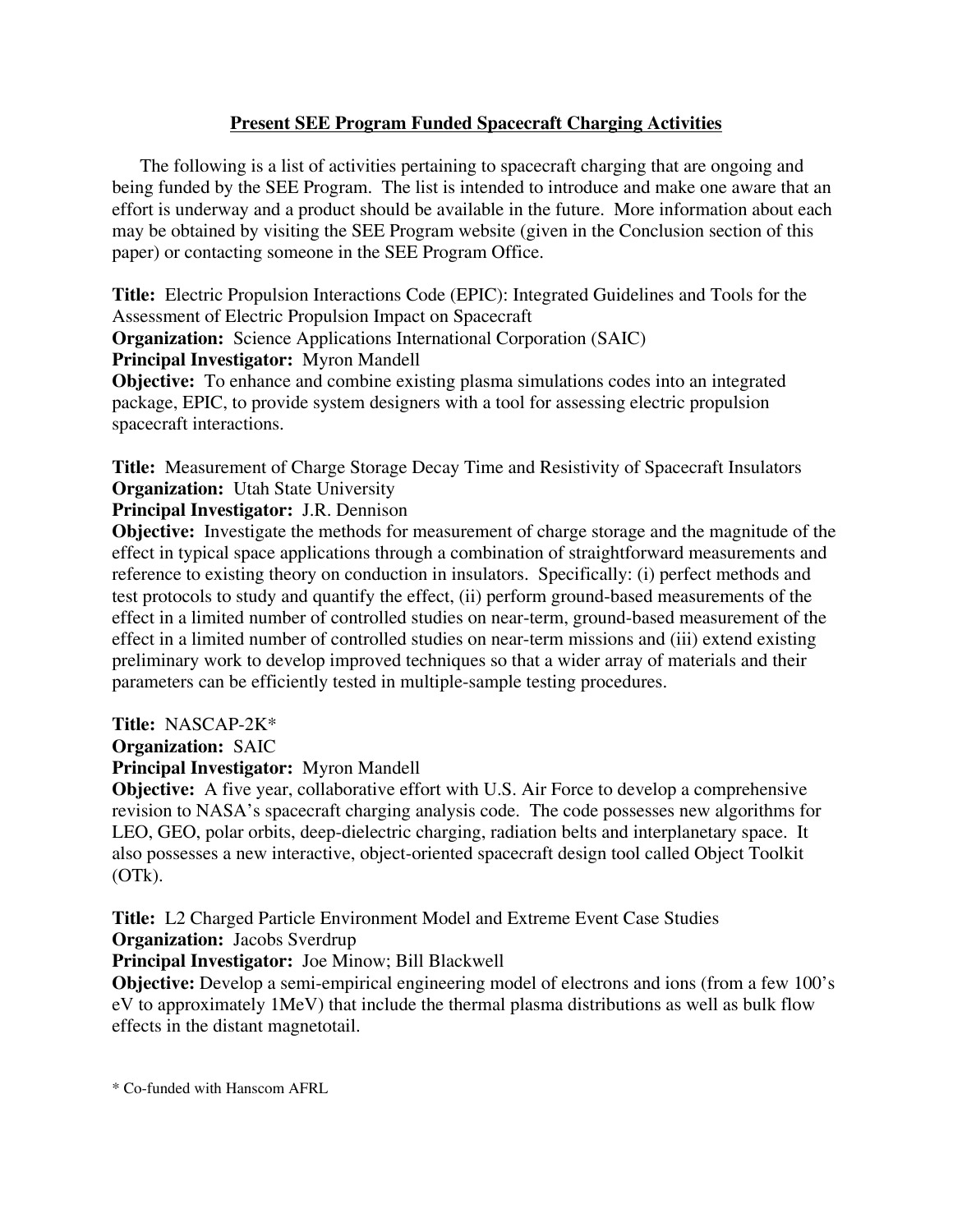**Title:** Variability in LEO Plasma Environment

**Organization:** Jacobs Sverdrup

**Principal Investigator:** Joe Minow

**Objective:** Develop a model using a plasma variability database to specify statistical variations of plasma parameters (Ne, Te, Ni, Ti) in LEO environments (approximately 200 km to 2000 km).

**Title:** The "Charge Collector" – A Collection of Spacecraft Charging-Related Products **Organization:** SEE Program

**Principle Investigator:** Multiple

**Objective:** A compilation of spacecraft charging-related products offered by NASA's SEE Program. The information contained was developed by various organizations of government, industry and academia, all under contract to the SEE Program. The type of information contained the Charge Collector includes databases, reports, tabulated data and design guidelines.

# **Past Living With a Star Program: Space Environment Testbeds Program Spacecraft Charging Funded Activities**

 The following is a listing of activities pertaining to spacecraft charging that were sponsored by NASA's Office of Space Science Living With a Star (LWS): Space Environment Testbeds (SET) Program. These activities were funded through the 2001 SEE Program NRA and were managed by the SEE Program. The list is intended to introduce and make one aware that an effort is close to completion or has been completed. More information about each may be obtained by visiting the SEE Program or SET Program websites.

**Title:** Characterization of Magnetospheric Spacecraft Charging Environments Using the LANL Magnetospheric Plasma Analyzer Data Set

**Organization:** Science Applications International Corporation (SAIC)

**Principal Investigator:** Victoria Davis

**Objective:** Spacecraft charging due to diurnal variations in the plasma environment produces spacecraft anomalies and failures. The current models of the plasma environment are not correlated to spacecraft charging events. This effort will identify those parameters that are important to spacecraft charging and allow for accurate predictive charging capabilities.

**Title:** Electrostatic Return of Contaminants

**Organization:** ROR Enterprises

**Principal Investigator:** Ray Rantanen

**Objective:** Develop a model capable of calculating the electrostatic return of spacecraft emitted molecules that are ionized and attracted back to the spacecraft by the spacecraft electric potential on its surfaces.

**Title:** Mining CRRES IDM Pulse and Environment Data **Organization:** NASA Jet Propulsion Laboratory (JPL) **Principal Investigator:** Robb Frederickson **Objective:** Investigate IESD pulsing by insulators flown on the CRRES Spacecraft in relation to radiation-belt particle spectra.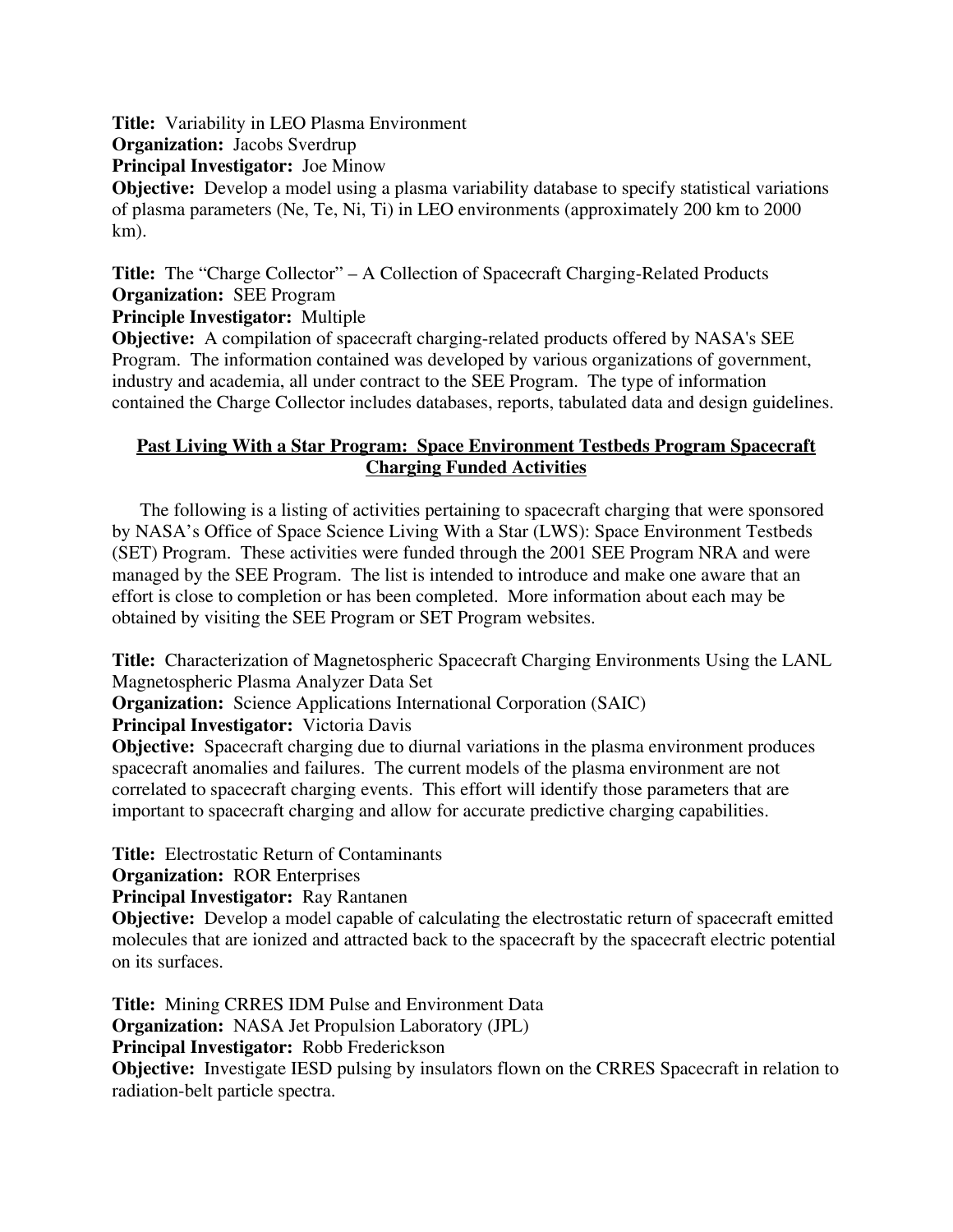### **Possible Future SEE Program Activities**

 The SEE Program is currently partnering with a new NASA Program, Jupiter Icy Moon Orbiter (JIMO), to develop 3D electric propulsion plume and integrated models. JIMO will possess unique, high energy, and multiple thruster plumes that introduce uncertainties and modeling requirements never experienced before. Currently, an effort is scheduled to begin in FY04 for multiple years and will leverage previous efforts (NASCAP-2K and EPIC).

 The SEE Program is currently working with NASA HQs to determine if resources will be available for another SEE Program NRA to be released in FY04. If approved, several spacecraft charging topics will be solicited in this opportunity. Due to the sensitive nature, the areas of interest cannot be made available at this time. If FY04 resources cannot be secured, the SEE Program will delay the NRA and plan to release it in the  $3<sup>rd</sup>$  quarter of FY04 using FY05  $\&$ FY06 resources.

### **Conclusion**

 Since 1993, NASA's Space Environments and Effects (SEE) Program has made significant progress towards updating and developing new products to mitigate spacecraft charging issues. As this paper illustrates, the SEE Program reflects an interagency and broad industry scope. The program also plays an important role as an advocate for space environments and effects related flight experiments. The program's success, however, depends upon the feedback from aerospace industry and government programs on their anticipated needs and the value of the program's products in their spacecraft systems development activities.

 Those having interest in the SEE Program activities\*, whether from opportunities for participation, information on products, or to contribute inputs on future spacecraft needs relative to space environment definition or effects of the space environment on spacecraft systems, are invited to visit the website homepage at *[http://see.msfc.nasa.gov](http://see.msfc.nasa.gov/).* 

### **Acknowledgements**

 The authors wish to acknowledge the contributions of Steve Pearson, Senior Advisor, at NASA's Marshall Space Flight Center.

<sup>\*</sup> All non-U.S. citizens and foreign nationals living in the U.S. must obtain an International Agreement from NASA Headquarters to receive any products that have export control restrictions.